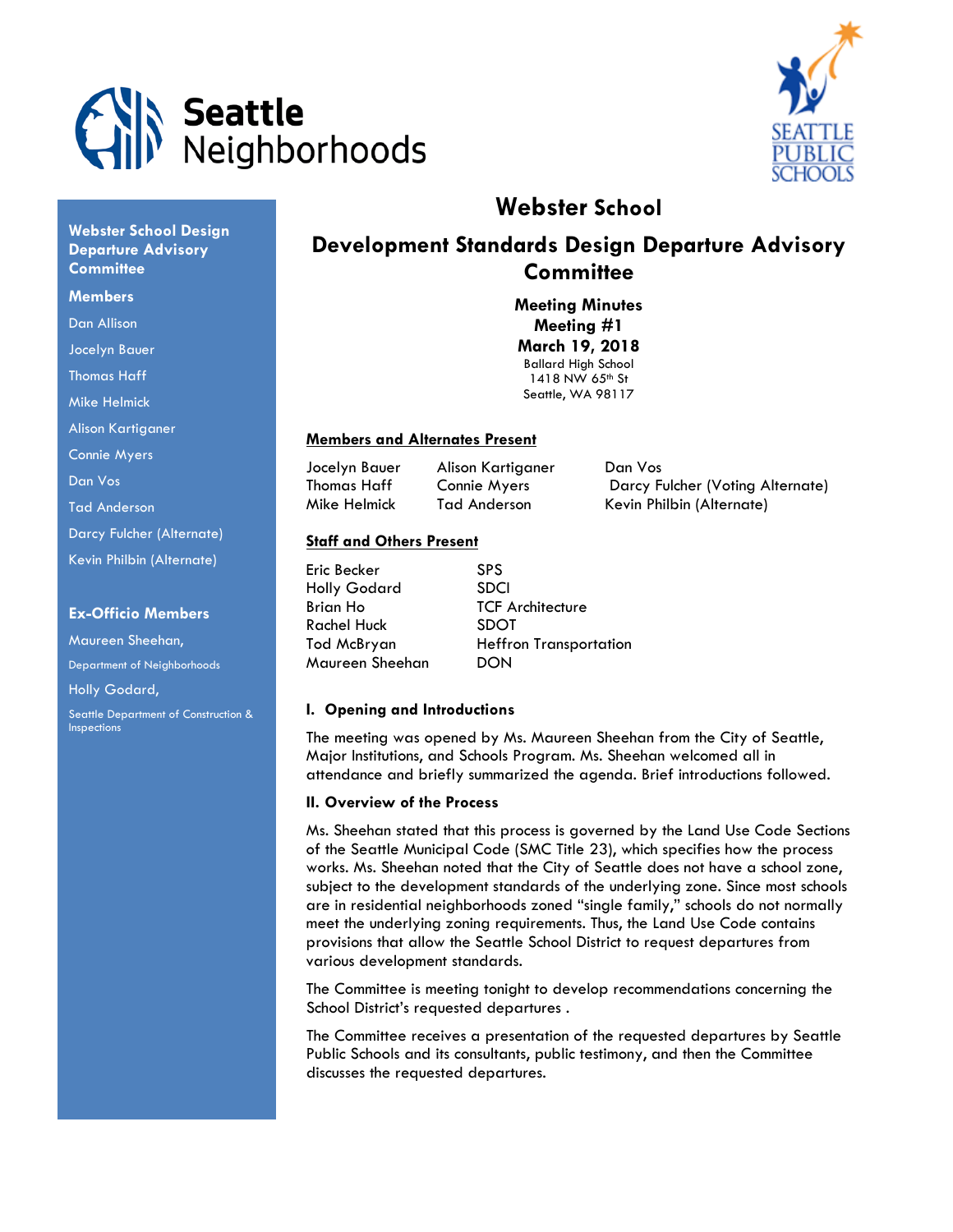The Committee may do one of the following:

- 1) Recommend granting the departures as requested;
- 2) Recommend granting the departures with modifications or specific conditions, or
- 3) Recommend denial of the departures.

Conditions or modifications identified should be clearly related to the requested departure and enforceable on the District.

The Committee may develop recommendations at this meeting, or if time does not allow, additional public testimony is desired, or additional information is needed, the Committee may hold up to two additional meetings. If the Committee concludes they have enough information and there is no further benefit from additional public testimony, the Committee can move forward at this meeting in establishing their recommendations; in that case, this would be the only public meeting.

Ms. Sheehan emphasized that the Committee will make recommendations that will be put into a report that will be reviewed by the Committee and forwarded to Ms. Holly Godard of the Seattle Department of Construction and Inspections (SDCI), who will take it into consideration when drafting the Director's decision.

#### **III. Presentation**

#### *Project Overview:*

Mr. Brian Ho of TCF Architecture presented the proposed design to convert the Nordic Heritage Museum that has occupied the building since 1980 and reopen as a school for approximately 450 students.

The extent of the project includes an addition of a gymnasium, exterior window treatment and replacement, modernizing the building to meet current codes and ADA improvements, reconfiguration of the building spaces to comply with Seattle Public School's Education specifications and demolition of the north play court of the 1930's addition.

*Summary of the Requested Departures:*

## **1. Setback (Covered Play and Play equipment noise)**

The Municipal Code for setbacks for public schools in a single-family zone requires that any play equipment or other related items are to be located at least 30 ft. from any single-family zone residential lot.

The proposed covered play area is similar and is adjacent to Webster Park, a single-family zoned lot. The free-standing playground equipment will also be located directly adjacent to the park.

The Design Team considered the location of the covered play because it is adjacent to Webster Park and will have a joint-use agreement with Seattle Parks and Recreation, it is furthest from neighborhood houses for minimal noise disruption and it is also furthest from the historic façade of the original landmarked building.

The departure request is for 0 ft. setback.

## **2. Building Height**

The existing building already exceeds the allowable height limit of 35 ft. The Municipal Code allows up to 45 ft.

The Design Team is proposing to add mechanical equipment on the top of the existing structure and a rooftop elevator penthouse. The existing chimney will be demolished which is already at 56 ft. The rooftop equipment and elevator will be located at the center of the building to minimize the visual impact.

The departure request is for 23 ft. above the 35 ft. height limit.

## **3. Lot Coverage**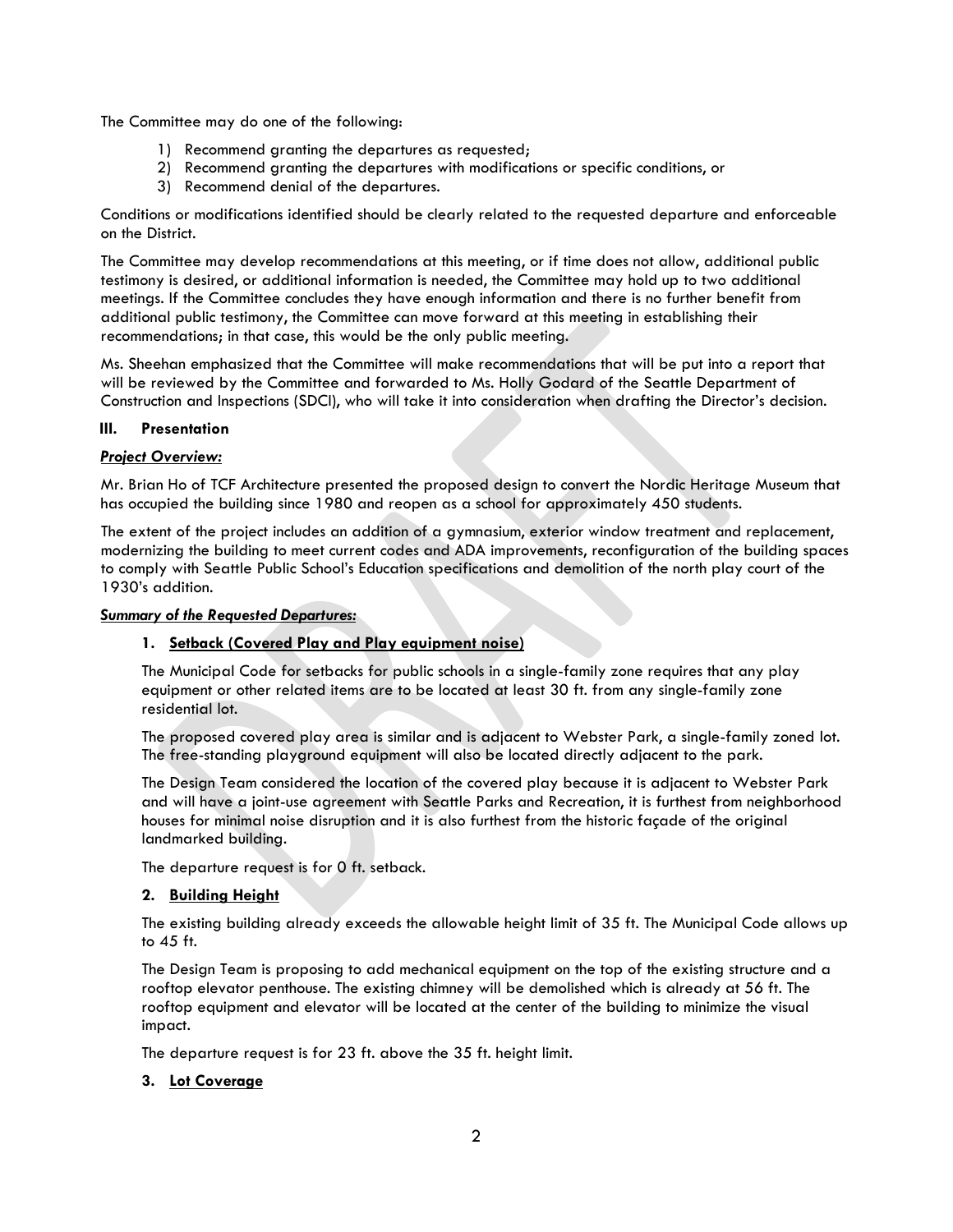The site currently exceeds the allowable lot coverage of 35% at 37%. The Municipal Code allows departures from lot coverage limit up to 45%.

The Design Team is proposing adding a gymnasium and covered play area which will result in 42% lot coverage. This will only add 7% coverage of the allowable 35%.

The departure request is for additional 7% lot coverage.

## **4. On-street Bus Loading & Unloading**

The Design Team is proposing bus loading and unloading on NW  $68<sup>th</sup>$  St. because it is nearest to the only accessible entrance to the site. It also separates bus rider/pedestrian circulation from the parking lot and from the proposed vehicular drop off at the south.

The departure request is for bus loading and unloading on NW 68<sup>th</sup> St.

## **5. Off-street Parking**

The site currently has 67 parking stalls that is utilizing the existing play area of the school. The total required parking stalls is about 100 stalls based on the calculation of assembly spaces in the building, and the two primary spaces are the existing dining room and the addition of the gymnasium.

The Design Team is proposing five parking stalls on-site that will be for ADA and visitor parking.

The request is for a departure of 95 parking spaces.

#### **IV. Committee Clarifying Questions**

Ms. Sheehan opened the floor for Committee clarifying questions.

**Mr. Tad Anderson** asked about the boundary between the park and the school, the status of an agreement between the school and the neighborhood, and if the public will have access to the playground equipment. He also asked if the neighborhood will be involved in the design process of the playground and park area.

Ms. Connie Myers answered that there is no agreement in place until the school staff is filled including the principal. Once the principal is in place, he or she will determine how much of the park will be used as part of the education program. She added that for security, she would like to have a fence around the school to make sure that the kids do not wander on the park without supervision. The Design Team set aside an area for the playground, but the design process has not begun. A playground committee that is composed of the school and the neighborhood will be formed to discuss about the playground design and use.

**Mr. Kevin Philbin** asked how the buses will exit the area, or will it be dispersed in different locations.

Mr. Tod McBryan of Heffron Transportation commented that the bus routes will be determined once buses are assigned on the site. He added that bus drivers will likely take the path of least resistance to maneuver around this site.

**Mr. Dav Vos** asked about Departure 5 and why 450 students instead of 200-300 students which is an appropriate size for the number of parking spaces available for this school.

Mr. Ho noted that the 450-student capacity is 100 less than a typical Seattle Public School educational specification. It was reduced from 660 students due to the -capacity of the site and the number of classrooms available. Mr. Eric Becker of the Seattle Public Schools added that the student size capacity is based on the building capacity for an elementary school that meets the district's educational specification.

**Ms. Alison Kartiganer** asked if there was an opportunity to work with Parks to change the boundary to get more space.

Mr. Ho commented that a decision was made to surplus the property to Parks. There is no consideration to make a change to the boundary as the Parks Department would like to keep the property as is.

**Mr. Mike Helmick** asked about bus loading parking restrictions marked along NW 68<sup>th</sup> and if there were any traffic calming measures at the intersection along NW  $30<sup>th</sup>$  and  $68<sup>th</sup>$ .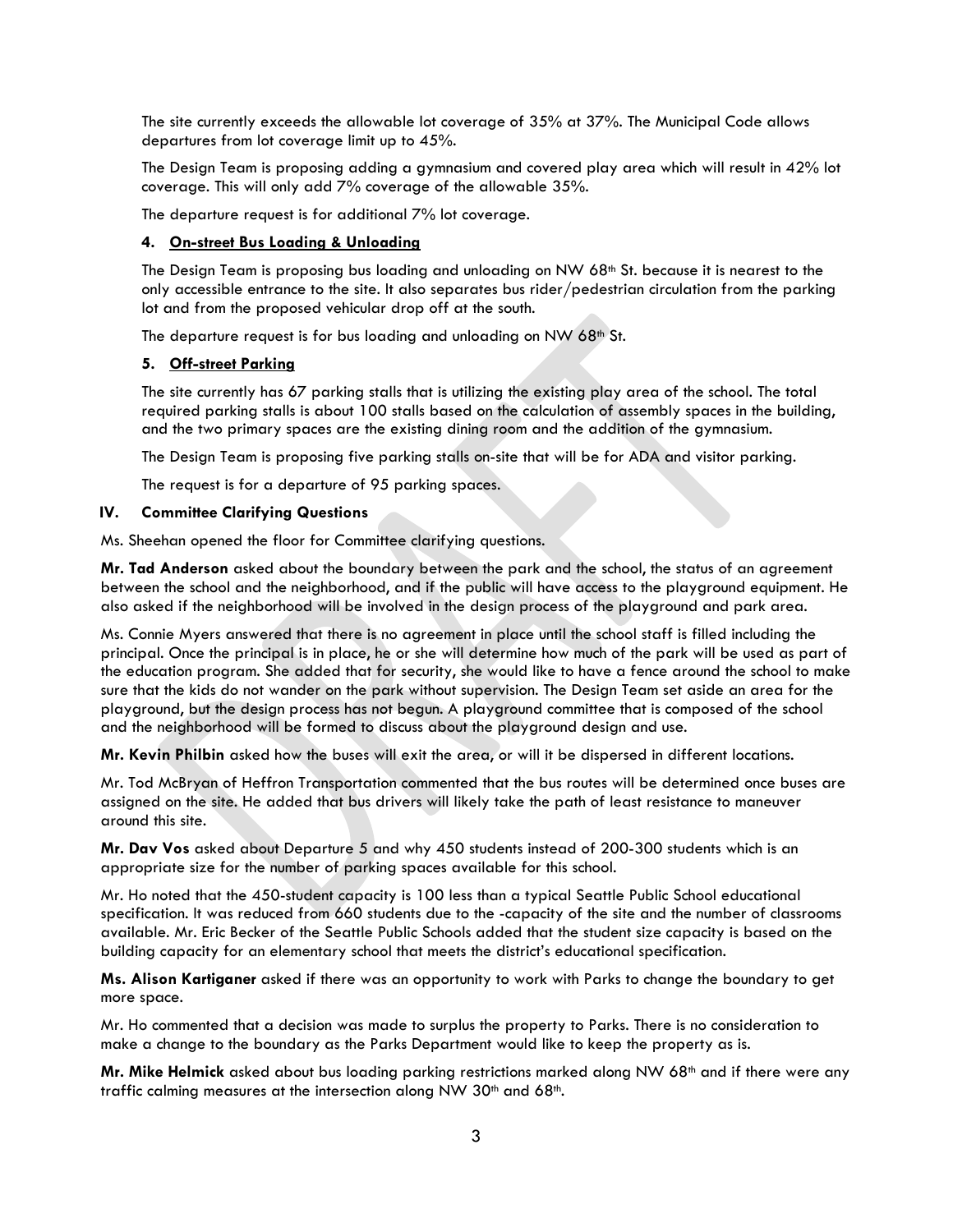Mr. Bryan mentioned that when it designates a school bus load zones, they will look at options to limit their time when they are needed, and they will be available for regular unrestricted parking. As part of the traffic report recommendation, the school will work with the traffic safety committee to examine the site and identify specific measures to address pedestrian improvements, walk routes and other traffic calming measures with SDOT approval.

**Mr. Thomas Haff** asked if the existing 1930's building is on the National Register of Historic Places and has there been consideration to demolish the east 1930's building for more parking.

Mr. Ho answered that the building is a City of Seattle Landmark and that they must go through a landmark process if there are any design changes to the designated landmarks. They have not taken into consideration demolishing the east portion of the 1930's building because it has significant interior materials.

**Ms. Jocelyn Bauer** asked if the departure process will start all over again if the Landmarks Preservation Board requires a revision to the design.

Ms. Sheehan noted that SDCI is looking at the overall project and they are not looking at where the buildings are located. She added that the departure and the landmark process are two different scenarios, and if there are any changes to the landmark process, there will be a separate discussion on how to sync the two processes together.

Ms. Bauer asked about the height departure and if it was necessary to install an elevator or is it a code requirement. She also added if there were any design consideration or schemes that were looked at to provide parking for teachers and staff.

A question was asked if the elevator is for the maintenance for the rooftop equipment that is essential for the long-term life cycle of the facility. The district decided that it would be beneficial having an elevator so that maintenance personnel do not have to climb the stairs to fix and maintain the heating and cooling equipment. It is not a code requirement, but it is the School District's requirement for maintenance.

With regards to the parking departure, the site has been problematic due to its small size and even it can get more sq. footage for parking, it would remain challenging and problematic due to the new addition to the site.

Mr. Haff asked if underground parking was considered since it is already common in the area.

Mr. Ho mentioned that underground parking is not financially feasible.

A question was asked if the ground well for water run off a code requirement and if there are any trees will be added to the site.

Mr. Ho noted that for new construction, it is a requirement for water quality treatment and water retainment. With regards to the trees, the street trees will be maintained along  $67<sup>th</sup>$  and there will be trees added along 68th per city requirement. Most of the trees along the south side will be maintained and there will be additional trees along the perimeter of the site.

**Ms. Darcy Fulcher** asked if there was consideration for angled parking that may alleviate parking for teachers.

Mr. Ho mentioned that they did not look at angled parking and to provide that type of parking, it would require a certain amount of width. The net benefit of angled parking is not significant.

**Mr. Philbin** commented about any offsite options were considered for parking in addition to angled parking and where is this data so the Committee can review them to grant the off-street parking departure.

Mr. Ho noted that there are few options on the site to put the gymnasium without meeting the setback requirements and the overall volume will not work on the north side of the school. Mr. McBryan commented that there were less specific design opportunities regarding off-site parking. Other departure committees mitigated these problems by implementing a traffic management plan with input from the school and the neighborhood intended to encourage on-street staff parking at locations a block or more form the site.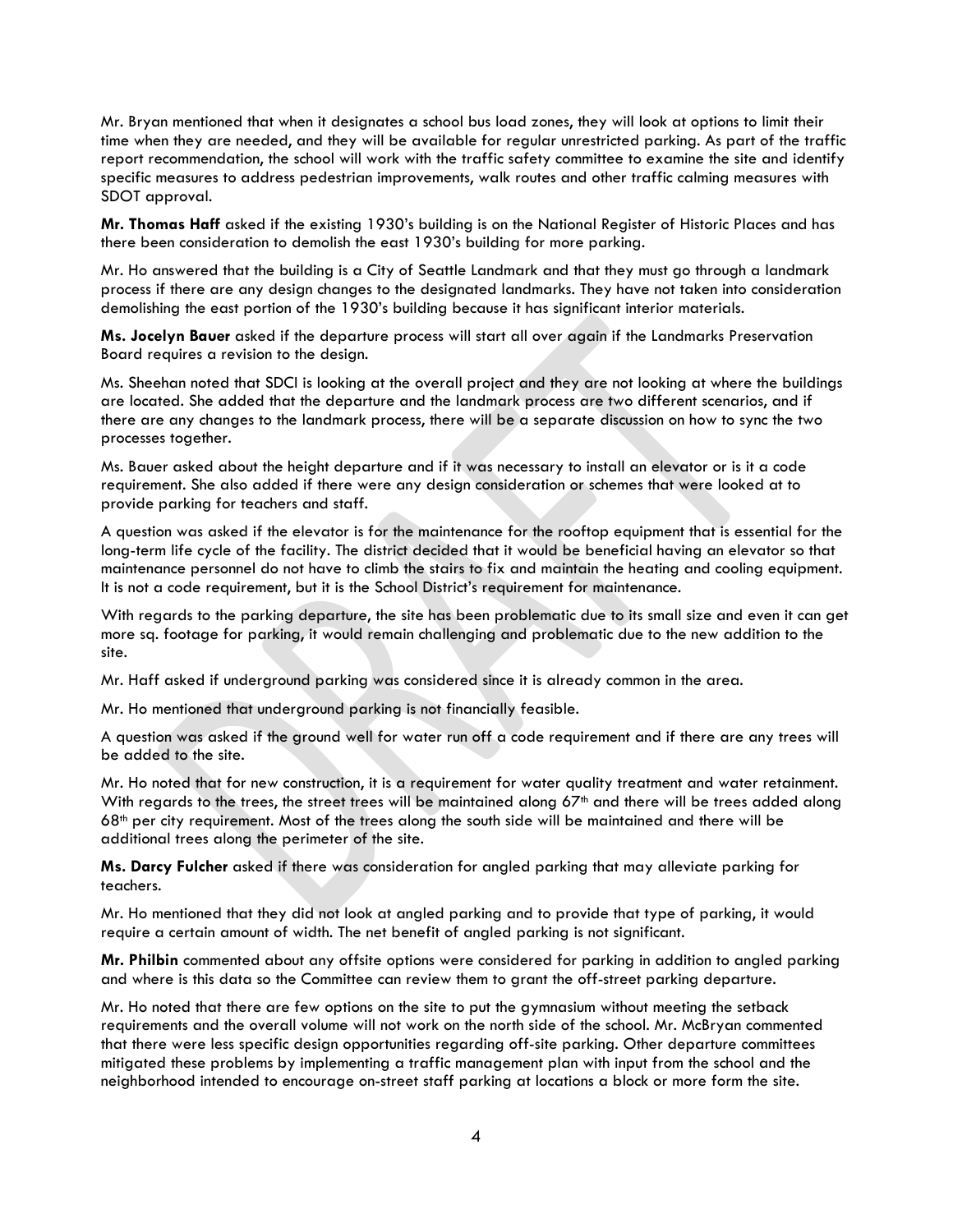**Ms. Fulcher** commented that there should be a transition of the materials for façade for the penthouse equipment.

Mr. Ho noted that the design team have had conversation to make the color of into a medium tone, so it will blend with the sky and make it less intrusive.

**Mr. Vos** asked about the capacity level for the school since area schools have been expanded.

Mr. Becker mentioned that the School District talks about capacity and a significant amount of space is needed. There is data available showing a rise in the resident and enrollment projection, which is why the school is designed to accommodate this projection.

Mr. Vos asked about the rooftop elevation and questioned if the height is too excessive and whether a stairwell entry is adequate instead of having an elevator.

Mr. Ho mentioned that they would prefer it to be less, but the elevator manufacturers require certain height requirements for safety. Mr. Becker added that the elevator will be used throughout the building and it is ADA. The elevator will allow mechanics to safely and quickly repair and replace the mechanical penthouse equipment.

Mr. Vos asked if the storm water retention space be eliminated or taken in ground to provide parking spaces. Mr. Becker noted that the retention is a small context of the project and it provides water quality treatment and cleaning the contaminants of the runoff. He also added that they are also following the City's requirements.

**Ms. Kartiganer** shared her concerns about the elevator. She also commented about parking count and she was worried about the impact around the neighborhood.

Mr. Ho mentioned that there are six levels that are currently inside the building and it current elevator only connects to three. There is a need to have ramps that would allow to connect more levels. With relation to parking around the neighborhood, Mr. McBryan noted that the parking utilization in the area is lower compared to other neighborhoods. It is about 30-37% utilization and would remain under 50% with or without the school. The parking utilization study was conducted within 800 ft. walking distance from the site boundary as required by the City for development (including school/institutional) projects.

**Mr. Haff** asked about the yellow cabs for students at pick up and drop off and if there was any consideration to mitigate congestion.

An answer was provided that Seattle Public Schools provides cab transportation as an alternative mode for students who qualify. They have identified that the loading area on the north side of  $67<sup>th</sup>$  will be strictly used for passenger cars. The actual process needs to be worked out with SDOT.

**Ms. Bauer** asked if other options were considered for additional stairwells and having the rooftop not too close to the building façade. She also added that the bioswale be extended further to provide additional onsite parking and have bus loading on 38<sup>th</sup> Avenue since it is the main arterial.

Mr. Ho noted that the design team were looking at the accessible entry off  $68<sup>th</sup>$  since this entry goes directly to the building. Mr. Becker noted that having additional and enclosed stairwells would directly impact the historic and interior façade of the building since it was landmarked.

A comment was made if the height departure would block the view of Mt. Rainier for the residents that may result it a potential lawsuit. Ms. Godard responded that by policy, the City of Seattle does not regulate to protect views. If the elevator overrun at its current location blocks the view for some residents, it is important that criteria is added in the departure process discussion.

A comment was made if the bioswale be in an open green space along  $30<sup>th</sup>$  avenue to provide more parking spaces. Mr. Ho noted that having it located in the southside or east side of the property is problematic due to its grade and it only allows less water retention.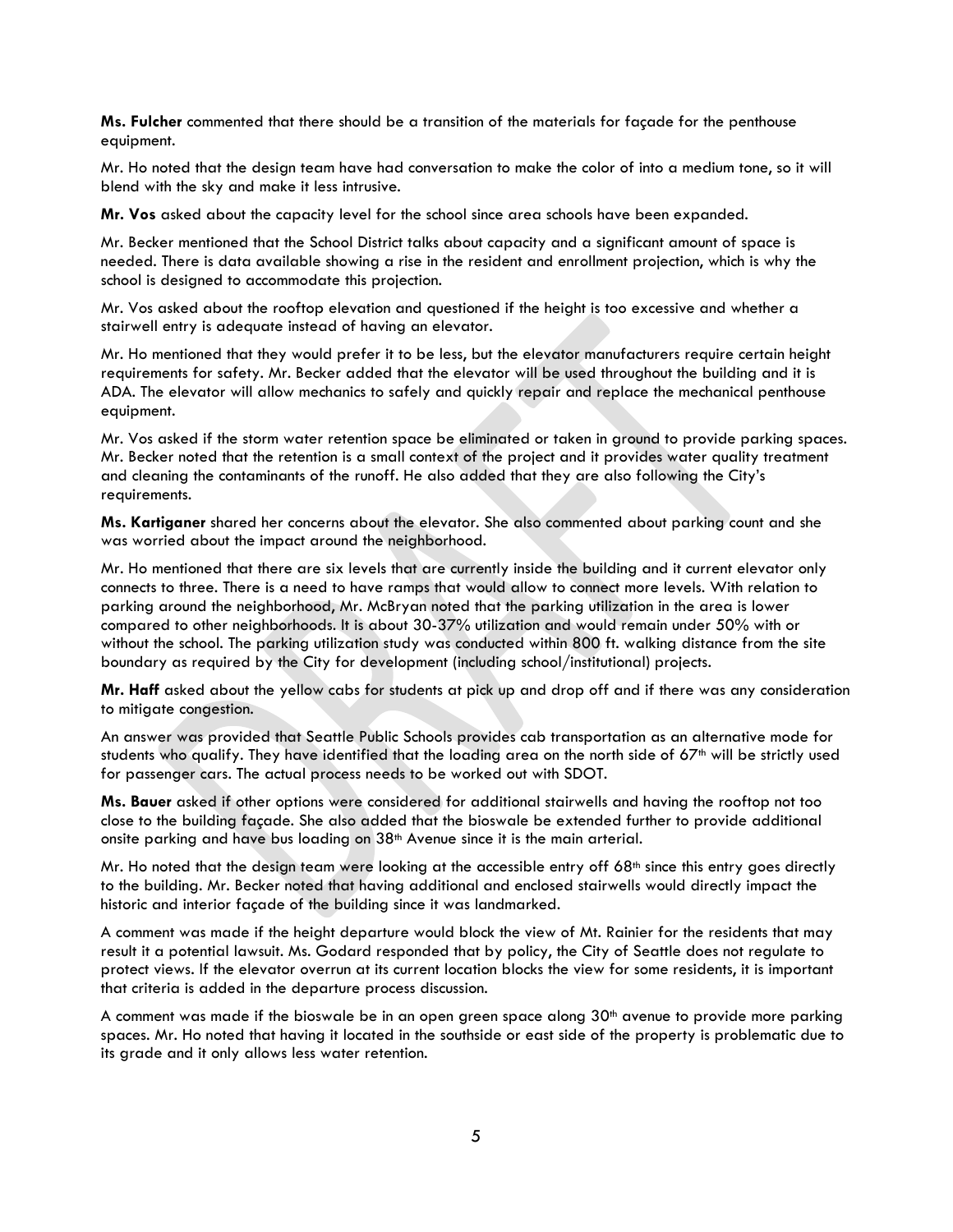#### **V. Public Comments and Questions**

Ms. Sheehan opened the floor for public comments and questions.

## *(Editor's Note: The comments shown below are summaries of statements provided. They are not transcriptions and have been shortened and edited to include the major points raised. Full comments are retained in the files in voice recording (.mp3) form)*

**Comments from Kevin Norman**: Mr. Norman lives across from the school and he commented about his concern regarding bus loading and unloading and the traffic circulation that is coming in all direction.

**Comments from David Boyd**: Mr. Boyd commented about his concerns regarding loss of open space in a neighborhood that already has the lowest open space per capita outside of downtown. He suggested exploring design options to reduce loss of open space. In addition, he urged the committee to look at ways of designing the park/school interface to be as open and inviting as possible and to create mechanisms for community use of school play facilities when school is not in session.

**Comments from Jordan K:** Mr. Jordan K commented about the flow of traffic his concerns about the statement that was presented regarding the use of discretion by school bus drivers since he does not how it will work. He was concerned about too many cars and buses pulling off 65th. He added that he has not heard any communication from the school about what type of school the building will be.

**Comments from Maryann Firpo**: Ms. Firpo encouraged the Committee to deny all the departures. She commented that the building is oversize and is not appropriate to the school lot. She mentioned that she lives a block from Loyal Heights Elementary School and she asked each of the Committee members to ask themselves if the community needs these departures and she would like them not to decide too soon.

**Comments from Amy Janas**: Ms. Jans commented that the joint use of the playground with the school should be addressed as soon as possible as well as the design of the park. She also added about the ongoing parking conflict and traffic enforcements in the area and she would like to see a relationship established by the school and the neighborhood.

**Comments from Gail Kieckefa**: Ms. Keickefa asked the committee to deny all departures. She noted that the school has not committed to the type of school it will be the type of school will determine the urgency of the departures. She added that an adult-size gymnasium would not be necessary if it is an elementary school, and a smaller gym would allow for more parking. She emphasized identifying the type of school is critical.

**Comments from Chris Jackins**: Mr. Jackins, coordinator for the Seattle Committee to Save Schools and he provided a list that summarizes why should this Committee should reject the departures being requested.

**Comments from John Ross**: Mr. Ross is a 3rd generation land owner and he commented about the proposed size of the gymnasium. He added that the height departure may not block the view of Mt. Rainier, but it may block sunlight from the surrounding residents. He encouraged the Committee to put off voting the departures until the what type of school has been decided.

**Comments from Rosemary B**: Ms. Rosemary B. commented that she lives in the area and would like to see collaboration between the Parks Department and the school with regards to park use. She added that she was confused about the two play areas since the space is already tight and the play structure may not be enough for 450-students. She was also concerned about the safety and security of the outdoor play area.

**Comments from an anonymous person**: The person commented about the size of the gymnasium and questioned the size and proposed location of the gymnasium. He suggested to consider denying the three departures being requested.

**Comments from anonymous person**: The person commented that she lived in the neighborhood and she would like to see more consideration on street parking since it has become an issue.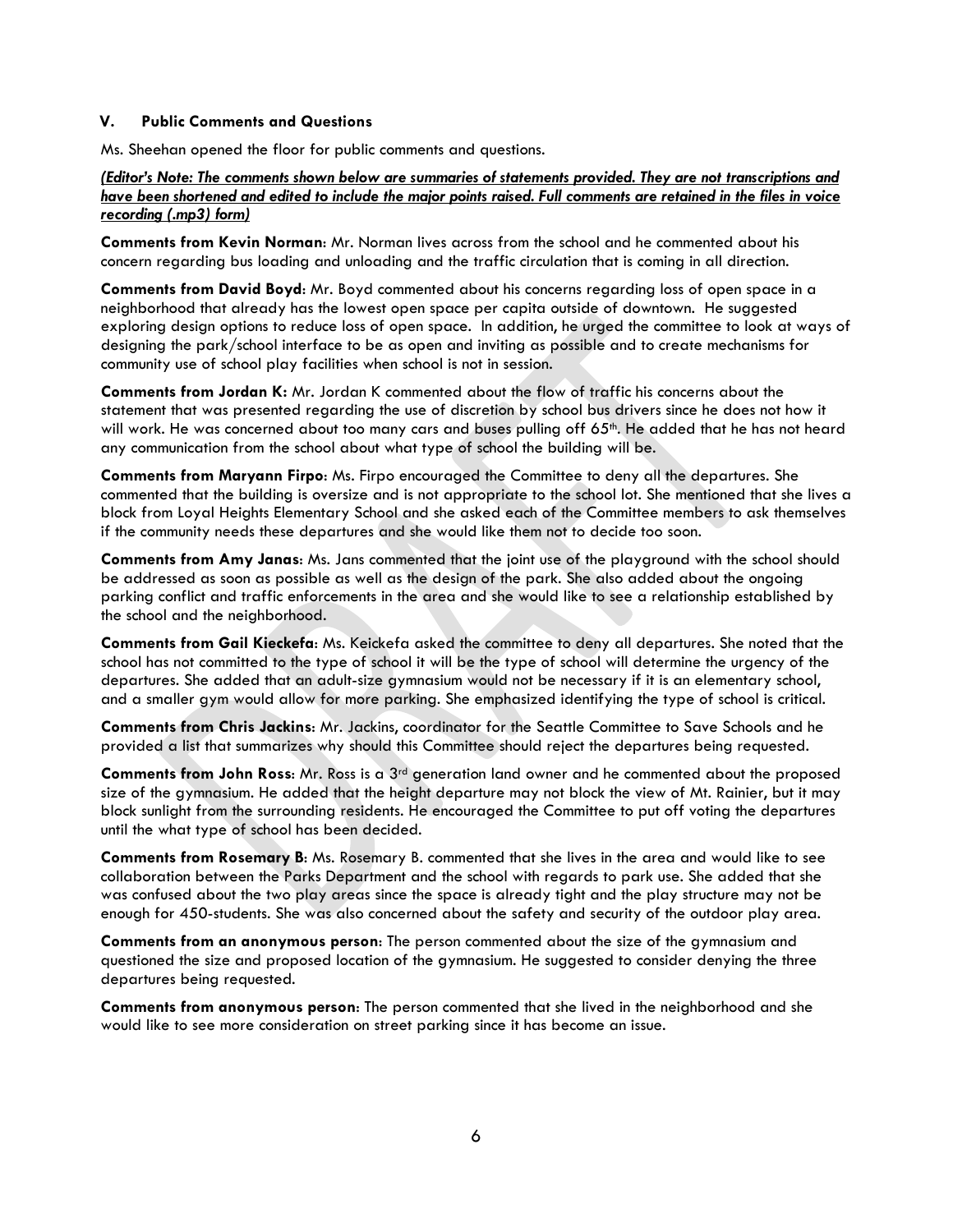#### **VI. Committee Deliberation**

Ms. Sheehan opened the discussions for committee deliberation. She asked the Committee to deliberate on the need for these departures and then discuss on whether to recommend or deny each of the departures with or without any conditions.

Mr. Vos commented that there is an overwhelming consensus about not granting the requested departures until the type of school is declared. He asked if it is possible to introduce a motion to know what type of school Webster will be before any votes are taken.

Ms. Myers commented that these departures are needed regardless what the School Board decide on what type of school Webster will be.

Mr. Vos commented that the size of the gymnasium is an issue and it may have an impact. Ms. Myers noted that the School Board has approved the educational specification for this school and the school's program is designed to accommodate the size of the gymnasium.

Ms. Myers added that design and construction is leaning toward having an elementary school, and there is also an option and flexibility to make it into a middle school. She added when the School District applied for the SEPA permitting, they looked at having the school to be either an elementary or middle school.

A comment was made about the current traffic congestion that is happening regarding private vehicles, school buses and the garbage trucks around the area. Mr. McBryan commented that these types of vehicles will continue to operate on these types of streets and this causes delay. Any workable solutions will be up to the City and SDOT to decided whether any street improvements in the area are necessary .

Mr. Vos made a motion to delay any vote on granting these departures until what type of school has been decided, and it was seconded.

A comment was made that the School Board will make the decision during summer, and will be based on the need, capacity and the programs that is designed for the school. The board will vote to move forward with the project in its current configuration.

A suggestion was made to move forward and consider each departure individually and have a vote for each of the requested departure and to consider having a second public meeting to have further discussion.

Ms. Godard commented that she does not see any difference if the school will be an elementary or middle school since it will have the same departure requests. She added that the greatest influence this Committee can bring to this project is its conditioning authority. She encourages the Committee to ask and request more information from the Design Team to make an informed decision.

Ms. Myers reiterated that the school is designed and built to provide flexibility for both elementary and middle school type.

A motion was made to delay the vote on the departures until the type of school is determined, and it was seconded. The Committee voted, and the motion did not pass.

The Committee proceeded to discuss the requested departures.

#### **1. Setback (Covered Play and Play equipment noise);**

Ms. Bauer commented that it is difficult for her to grant the departure without knowing what type of school it will be. She added that the size of the space should be further evaluated and additional analysis about the size of the gymnasium is needed.

A suggestion was made to have the Committee identify which departures they are leaning towards approving and prioritize and have further discussion on the departures that the Committee may want to put conditions before granting them.

Ms. Sheehan asked the Committee with a show of hands if they would deny, approve with conditions that is to be determined or approve without any conditions for each of the requested departures. She noted that this is not a final vote, but she wants to gauge what the Committee is leaning towards to.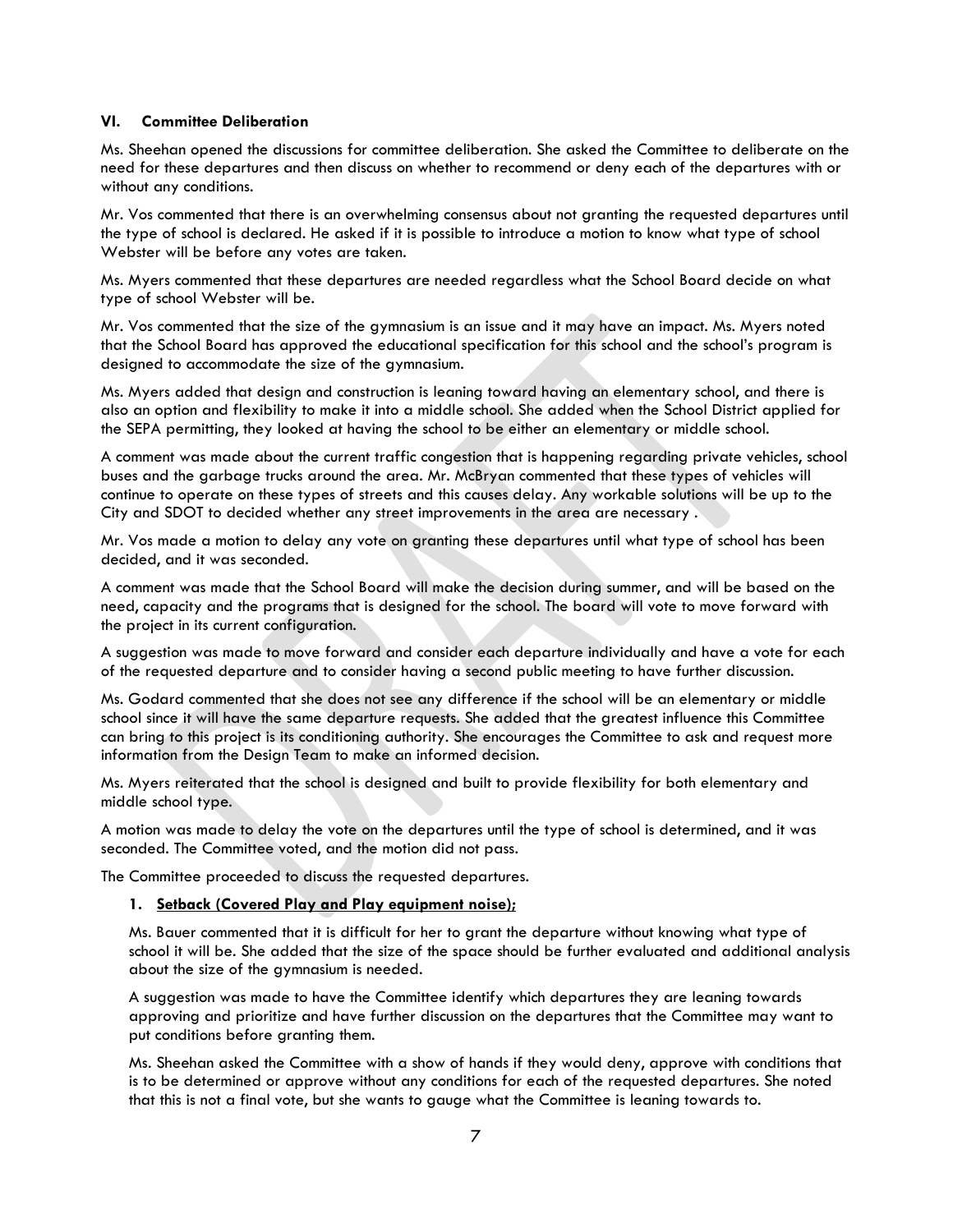A preliminary poll showed 0 would deny, 7 approve w/conditions, 1 approve.

# **2. Building Height;**

A preliminary poll showed 2 would deny, 2 approve w/conditions, 4 approve.

## **3. Lot Coverage;**

Ms. Godard mentioned that it would be helpful for SDCI and the School District to provide a preference for this departure if the Committee decided to attach any conditions.

A preliminary poll showed 1 would deny, 1 approve w/conditions, 6 approve.

#### 4. **On-street Bus Loading & Unloading;**

Ms. Kartiganer commented if there is a way to carve out more space from the north of the bioswale to provide more space off the street. Mr. McBryan noted that from his experience on the departure process and request, SDOT generally will deny such request. SDOT would like to maintain the street width and landscape between the sidewalk and the curb because it provides a traffic calming effect around the schools, and vehicles would slow down.

He suggested that having a Traffic Management Plan (TMP) designed to mitigate school traffic around the street area. He noted that as part of the SEPA, a TMP is included as part of the condition. The Committee can amplify and provide specifics to the TMP to address the street traffic issue.

A preliminary poll showed 1 would deny, 5 approve w/conditions, 2 approve.

## 5. **Off-street Parking**

The Committee had a back and forth discussion and a committee member asked to see additional design studies to show the amount of parking spaces that can realistically accommodate extraordinary events.

Another suggestion was working with Metro Transit in improving bus transit along the area as an option.

A preliminary poll showed 0 would deny, 4 approve w/conditions, 4 approve.

## **VI. Committee Recommendations**

Ms. Sheehan opened the discussion for Committee recommendations and noted that the Committee had deliberated on one of the four departures, and they will need to hold a second meeting to continue the discussion.

## *A motion was made to recommend approving the departure for the Lot Coverage without any conditions; and it was seconded. The Committee voted, and the motion passed.*

The Committee requested the Design Team to provide additional information on the following:

Departure 1 (Setback) (i) Provide information (legal constraints and precedents at other schools) on community access to school play facilities when the school is not in session. (ii) Provide information (legal constraints and precedents at other schools) regarding shared use of park facilities when school is in session. (iii) Provide plans and renderings for a minimally obtrusive interface between park and school.

Departure 2 (Building Height), gather information about the elevator configuration, provide studies or justification on why a decision was made to install an elevator instead of a stairwell;

Departure 4 (On-street Bus Loading & Unloading) : (i) Provide case studies and examples about other area schools dealt with similar set-up. (ii) Present other bus-loading location options. (iii) Provide maps that show routing options for how buses and cars will enter and leave the neighborhood.

Departure 5 (Off-street Parking), present a diagram or visualization on how parking would look within a 600' of the school property and an analysis if 5 or 10 additional parking spaces can be added on site for daily use.